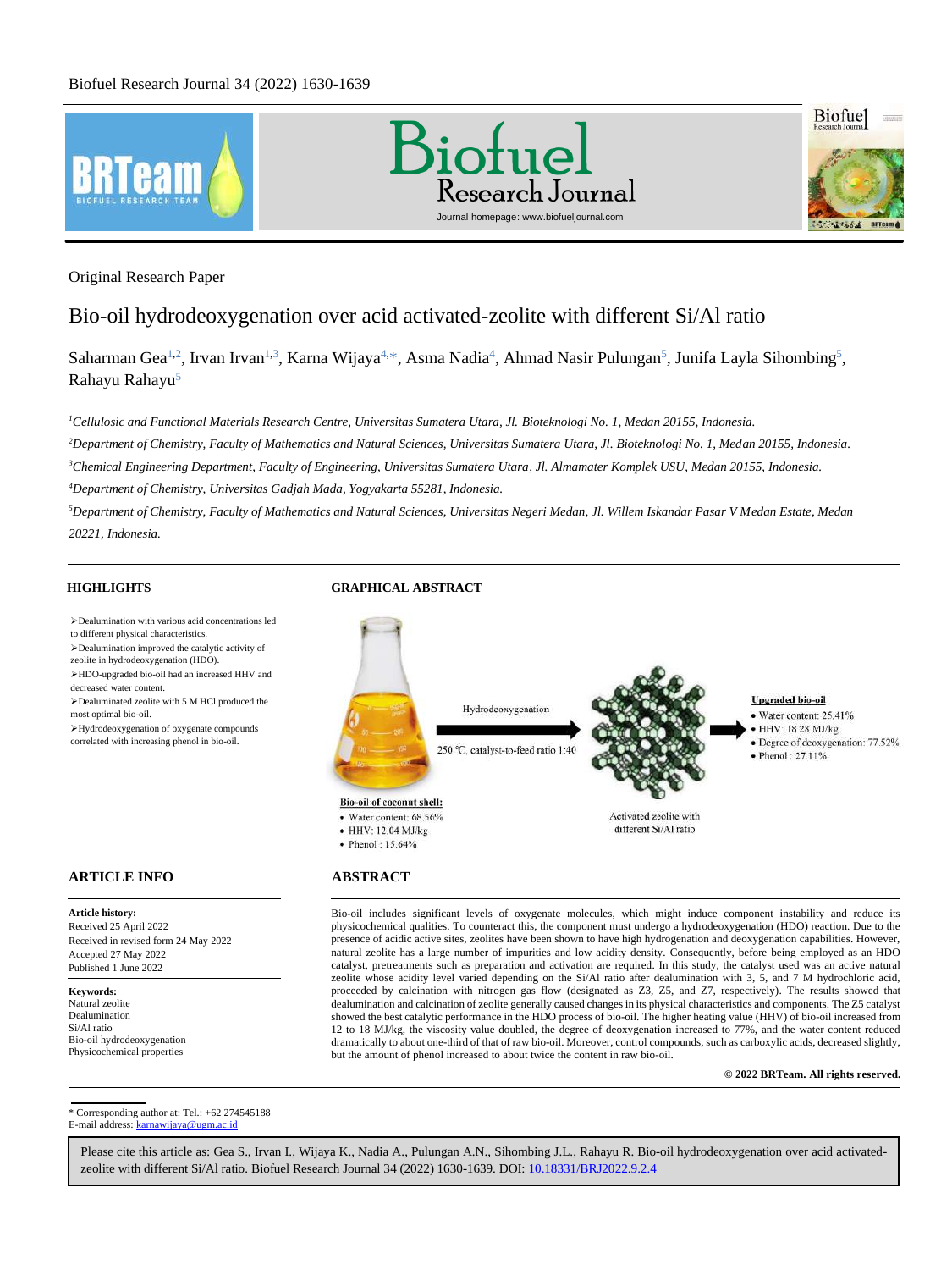#### *Gea et al. / Biofuel Research Journal 34 (2022) 1630-1639*

#### **Contents**

| <b>Abbreviations</b> |                                      |
|----------------------|--------------------------------------|
| <b>BET</b>           | Brunauer-Emmett-Teller               |
| <b>BJH</b>           | Barrett-Joyner-Halenda               |
| DOD.                 | Deoxygenation                        |
| EDX                  | Energy dispersion X-ray spectroscopy |
| HDO                  | Hydrodeoxygenation                   |
| <b>HHV</b>           | Higher heating value                 |
| PZ.                  | Parent zeolite                       |
| XRD                  | X-ray diffractometer                 |

#### <span id="page-1-1"></span>**1. Introduction**

The use of bio-oil is rapidly growing, especially as wood and food preservatives. The accessible bio-oil, on the other hand, still contains significant oxygenates, which can compromise component stability. Furthermore, a high oxygen content of 35–50% can cause deteriorated physical properties, such as being corrosive and having a low heating value, high viscosity, and low chemical stability (Hilten et al., 2010; Zhang et al., 2017; Ren and Ye, 2018).

The hydrodeoxygenation (HDO) method can be used to convert high oxygenated chemicals to phenols and derivatives, resulting in a more stable bio-oil. Guaiacol (2-methoxyphenol) is a common component of bio-oil made from lignocellulosic biomass pyrolysis. The hydrogenolysis of hydroxyl groups can transform guaiacol into methane and catechol, which can then be converted to phenols. Furthermore, *via* hydrogenolysis of methoxy groups, guaiacol can be transformed directly into phenols (Sun et al., 2013; Grilc et al., 2014; Espro et al., 2017).

#### **Table 1.**

<span id="page-1-0"></span>The latest research in hydrodeoxygenation of bio-oil compounds**.**

discuss the potential of natural zeolites in the HDO process, especially by examining the effect of the Si/Al ratio on the catalytic activity. In addition, most of the studies used model compounds due to the complexity of the compounds contained in crude bio-oil. **Feed Catalyst Si/Al Reactor T (ºC) PH2 Ref.** Guaiacol Pd/C-HZSM-5 80, 50, and 30 Batch 275 64 bar Shafaghat t al. (2015) Anisole Al-MCM-41 10, 20, 40, and 60 Fixed bed 400 100 kPa Taghvaei et al. (2021) Natural zeolite 5

ketones, aromatics, and olefins (Kurnia et al., 2017).

Based on the previous research listed in **[Table 1](#page-1-0)**, very few articles

| Anisole       | Escott zeolite<br>H-BEA<br>H-MOR | 5.7<br>12.5<br>10      | Continuous flow | 220 | 4 MPa  | Yan et al. (2021)  |
|---------------|----------------------------------|------------------------|-----------------|-----|--------|--------------------|
| Pyrolysis oil | FeMoP/HZSM-5                     | $\sim$                 | Fixed bed       | 450 | 65 bar | Hita et al. (2020) |
| Pyrolysis oil | Natural zeolite                  | 2.9, 8.6, 6.8, and 6.7 | Fixed bed       | 250 | l atm  | This work          |

Please cite this article as: Gea S., Irvan I., Wijaya K., Nadia A., Pulungan A.N., Sihombing J.L., Rahayu R. Bio-oil hydrodeoxygenation over acid activatedzeolite with different Si/Al ratio. Biofuel Research Journal 34 (2022) 1630-1639. DOI: 10.18331/BRJ2022.9.2.4

Selective catalysts are required for bio-oil HDO reaction to optimize the deoxygenation of oxygenated constituents in bio-oil. Zeolites have been reported to be effective in the deoxygenation process of pyrolysis vapors, leading to decreased formation of O/C content in bio-oil (Carlson et al., 2008). Zeolites as catalysts are preferred in the HDO process because of their attractive characteristics such as large surface areas, uniform pores, hydrophobicity, modifiable acidity, and high thermal stability (Jha and Singh, 2011; De et al., 2016; Gea et al., 2020). High porosity allows compounds to diffuse into pores and access active sites quickly, improving the catalytic activity (Yoldi et al., 2019). Gea et al. (2020) reported that HDO reaction of bio-oil using active Sarulla natural zeolite with the Z3 catalyst resulted in the highest contents of phenol and its derivatives at 62.39%, with an 11.93% reduction of alkoxy compounds. The effect of pore sizes was observed by Lee et al. (2016) in HDO of guaiacol using Pt/HZSM-5 and Pt/HY catalysts. Although Pt/HZSM-5 had higher acidity than Pt/HY, it could only convert 13% of the guaiacol, while Pt/HY could convert 75%. This observation could be explained by the fact that guaiacol (kinematic diameter 0.67 nm) could more easily access the active sites of Pt/HY (porosity 0.74 nm) than Pt/HZSM-5 (porosity 80.63 nm). Garba et al. (2018) reported that the yields of bio-oil, gas, and char were slightly affected by the structure of zeolites, but the bio-oil chemical composition was highly dependent on the structure of the catalysts. Meanwhile, product distribution, coke formation, and deoxygenation rate were all influenced by the pore diameters and acidity of the catalysts. The main component of biooil created by catalytic pyrolysis were reportedly phenolic compounds,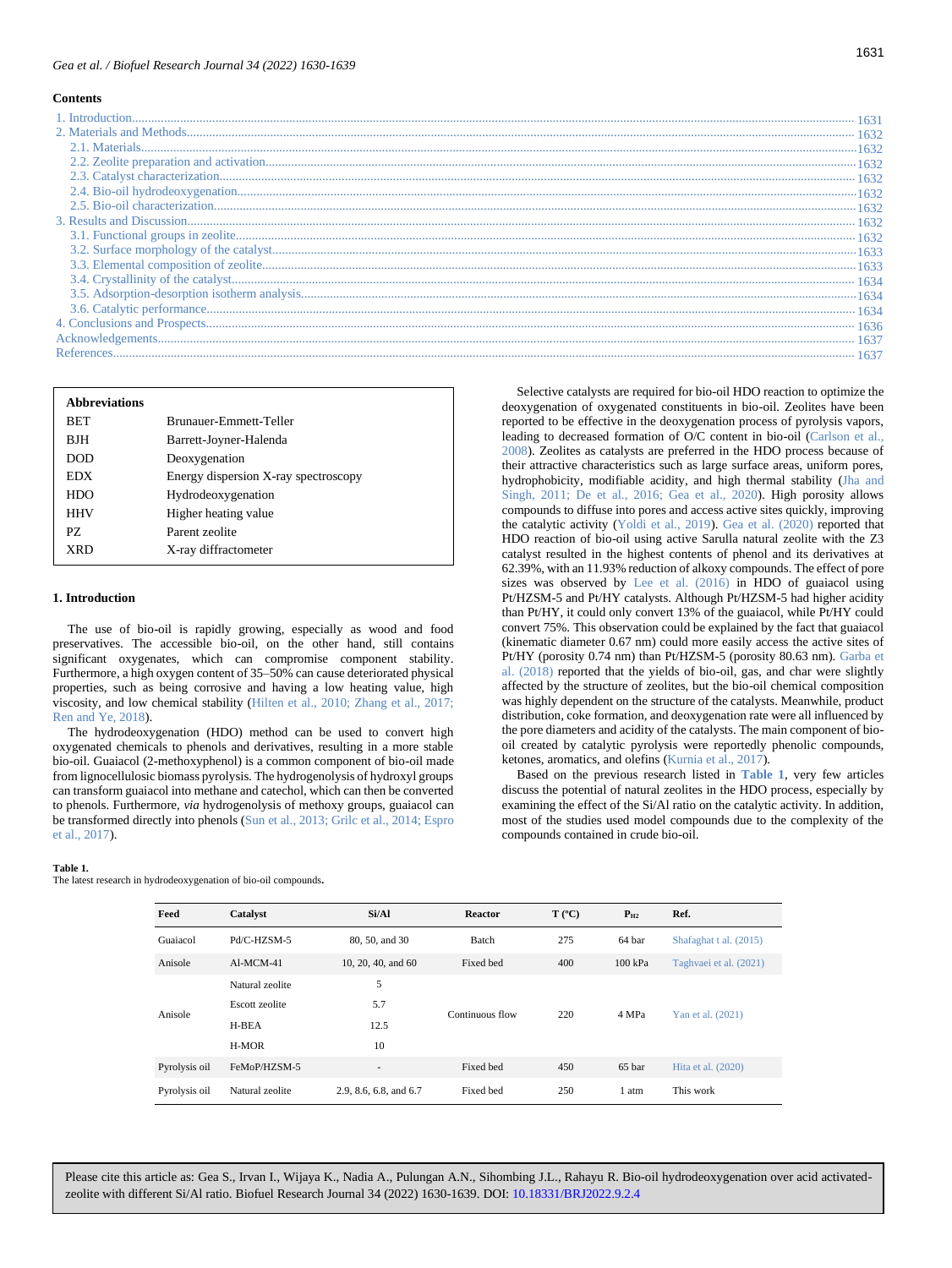Therefore, natural zeolite was activated in this study using mineral acids at various concentrations to produce zeolites with different Si/Al ratios. The catalyst activity test was carried out in the bio-oil HDO process. Zeolite characteristics before and after dealumination and calcination were observed. Moreover, changes in the physicochemical properties of raw and HDO bio-oil were also observed. Carboxylic acid, phenol, and alkoxy phenol compounds were the control compounds for the HDO process. The results of this study are expected to contribute to the understanding of the pyrolytic bio-oil upgrading process using the HDO method under mild reaction conditions over active natural zeolite with different Si/Al ratios.

#### <span id="page-2-0"></span>**2. Materials and Methods**

#### <span id="page-2-1"></span>*2.1. Materials*

Commercial natural zeolite was purchased from CV. Bratachem Indonesia. Bio-oil was obtained from coconut shell pyrolysis. Nitrogen, oxygen, and hydrogen gases were obtained from PT Aneka Gas Medan. HCl (p.a), HNO<sub>3</sub> (p.a), and methanol (p.a) were purchased from Merck.

#### <span id="page-2-2"></span>*2.2. Zeolite preparation and activation*

Natural zeolite was prepared by following the procedure previously reported by Sihombing et al. (2020). Zeolite was crushed and sieved at 100 mesh, and the obtained powder was soaked and washed with distilled water. Finally, the sample was dried in an oven at 120 °C. PZ was HCl activated by reflux method at 90 °C for 1 h. The HCl variations used were 3, 5, and 7 M. The precipitate was washed with deionized water until pH was neutral, followed by a heating process in an oven at 120 °C for 3 h and a calcination process at 500 °C with nitrogen gas flow. Acid activated natural zeolite was labelled as Z3, Z5, and Z7, respectively.

#### <span id="page-2-3"></span>*2.3. Catalyst characterization*

The chemical composition of the catalysts was characterized by an X-Ray Fluorescence (XRF) RIGAKU-NEX QC+QuanTEZ equipped with <160eV @ Mn K-Alpha Line detector. The crystal properties were analyzed using an XRD Shimadzu 6100 Cu Kα (λ = 1.54184 Å) at 40 kV and 30 mA at  $22.00 - 70.00$ degree region. Surface morphology analysis was done using an SEM Zeiss EPOMH 10Zss equipped with EDX. The nitrogen adsorption-desorption test was performed with a Gas Sorption Analyzer (NOVA 1200e) Quantachrome instrument at 77 K. Specific surface area was calculated by the BET method. Pore volumes and diameters were estimated by the adsorption branch based on the BJH model. Finally, the t-plot method was used to calculate the micropore and external surface area.

#### <span id="page-2-4"></span>*2.4. Bio-oil hydrodeoxygenation*

The HDO process to upgrade and stabilize bio-oil was carried out in a fixedbed system reactor over different catalysts, including PZ, Z3, Z5, and Z7, at 250 °C, 1 atm  $H_2$ , and for 2 h. In the initial stage, the catalyst and feed (bio-oil) were weighed at a 1:40 ratio, respectively. Next, the feed and catalyst were placed in a container and into a stainless-steel reactor. After that, the reactor was placed in a furnace and heated to the specified temperature. The vapor produced from the reaction flowed through a silicon hose and passed through a condenser, where the liquid product, HDO bio-oil, was collected. During the reaction process, non-condensable gas was also produced, while coke was formed on the catalyst's surface. The yields of coke, liquid phase, and organic phase were calculated using **[Equations 1](#page-2-8)** and **[2](#page-2-9)** (Oh et al., 2015):

<span id="page-2-8"></span>
$$
Y_{product} (\%) = \frac{M_{product}(g)}{M_{bio-oil}(g)} \times 100
$$
 Eq. 1

<span id="page-2-9"></span>
$$
Y_{gas}~(\%)=100\text{-}\ [Y_{liquid\ phase}+Y_{organic\ phase}+Y_{coke}] \hspace{2.2cm} \text{Eq. 2}
$$

where Y<sub>product</sub> and M<sub>product</sub> are the yield (liquid phase, organic phase, and coke) and mass of the products, respectively.

#### <span id="page-2-5"></span>*2.5. Bio-oil characterization*

Bio-oil was characterized for its compound and elementary components (C, H, O, N, S) using a CHN Analyzer LECO-CHN 628. Physicochemical properties before and after the HDO process, including water content (Metrohm 870 KF Titrino Plus), viscosity (Viscocool 6 s brand LAUDA), acid number (titrimetric method), HHV (Sheng and Azevedo's formula), and compound composition (GC-MS-QP2010 Plus merk Shimadzu) were also analyzed.

Van Krevelen diagram was depicted using H/C and O/C atomic ratios, which were calculated from the elemental analysis of C, H, and O. The degree of DOD was estimated as follows (**[Eq. 3](#page-2-10)**):

<span id="page-2-10"></span>
$$
DOD(\%) = \frac{^{MO_{raw\,bio-oil} - MO_{heavy\,oil}}}{^{MO_{raw\,bio-oil}} \times 100} \times 100
$$
 Eq. 3

where MO is the atomic O/C ratio obtained from the molar ratios of O and C levels based on the elemental analysis.

### <span id="page-2-6"></span>**3. Results and Discussion**

#### <span id="page-2-7"></span>*3.1. Functional groups in zeolite*

The comparison of FTIR spectra between parent and acid-activated zeolite is presented in **[Figure](#page-2-11)** 1. The wavenumber in the range of  $~3400$ cm-1 indicates the stretching of the Si-O(H)-Al group. After the acid activation treatment, the transmittance (%) of IR radiation was significantly increased. This may be attributed to the depletion of water molecules bound in zeolite structures because of the calcination and oxidation reactions (Gea et al., 2020). The release of water molecules (free –OH group) is also approved due to the higher transmittance in the wavenumber range of 1600- 1450 cm-1 for acid-washed zeolites (Wijaya et al., 2020). Moreover, due to calcination, oxidation, and thermal effect, some functional groups were released from their bonds (Zhou et al., 2017; Ichsan et al., 2019).



<span id="page-2-11"></span>Fig. 1. Comparison of the FTIR spectra of the parent and acid-activated zeolite within the wavenumber range of 650-4000 cm<sup>-1</sup>.

Zeolites containing clinoptilolite and mordenite types are reported to have strong stretching vibrations in the wavenumber range of  $\sim$ 1045-1070 cm-1 for the Si-O-Al and Si-O-Si groups. After the dealumination stage, where some of the Al leave the zeolite framework, a shift toward higher wavenumber is observed. As the acid concentration in the activation step increases, the change in wavenumber towards higher values also increases. In addition, the higher transmission in the wavenumber range of ~790-802 cm-1 shows a higher amount of Si-O/Al-O group in the acid-activated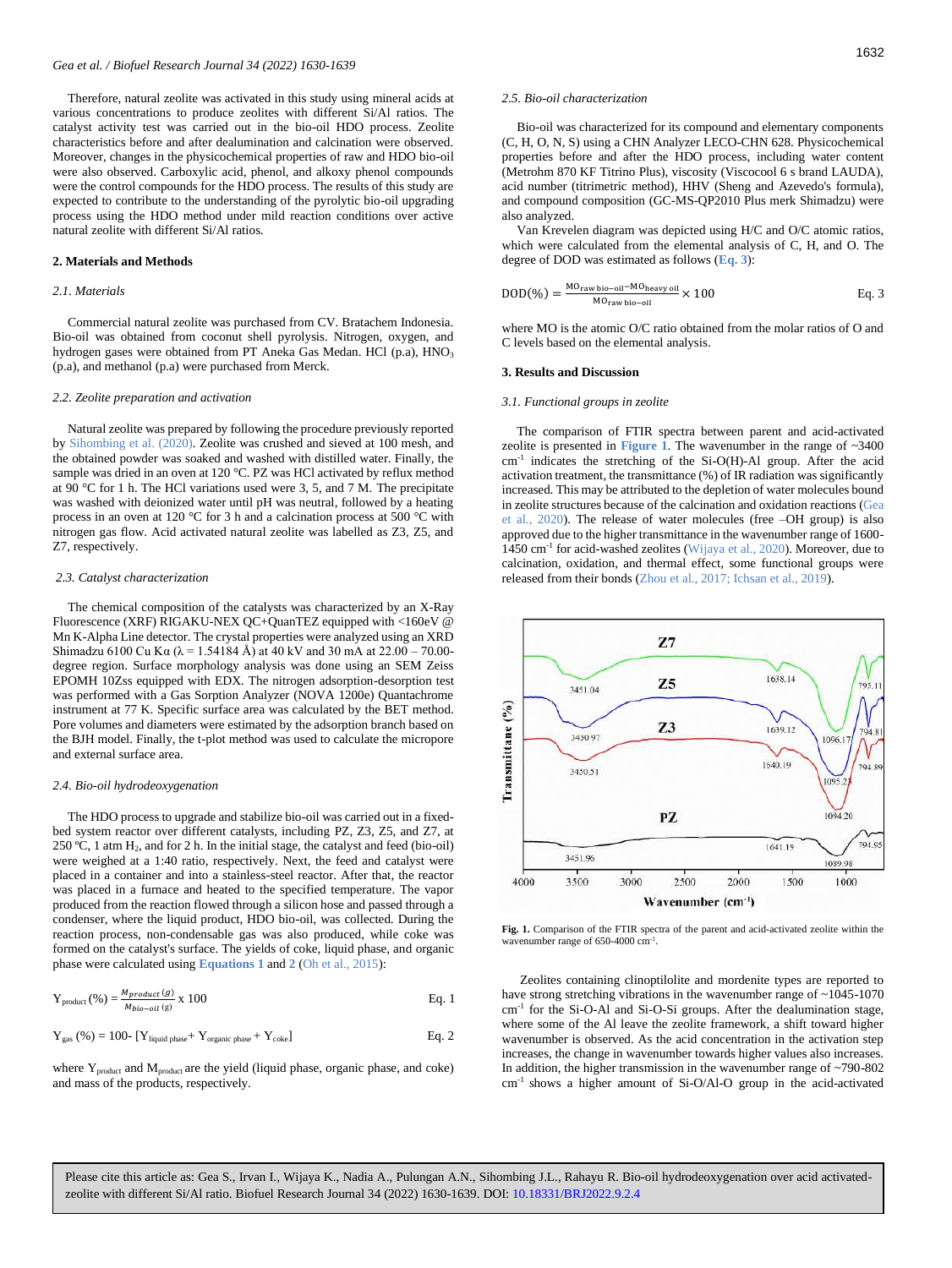zeolites (Triantafillidis et al., 2001). The same results have been reported by Ates and Hardacre (2012) that acid treatment and deionization affect the wavenumber shift of functional groups.

#### <span id="page-3-0"></span>*3.2. Surface morphology of the catalyst*

The surface morphology comparison between PZ and acid-activated zeolites is shown in **[Figure 2](#page-3-2)**. There were differences in the surface morphology after the activation with mineral acid and calcination. Active zeolite tended to have single grains separated from each other, while the grains in parent zeolite were agglomerated. The Z7 catalyst had a more uniform grain size and a more homogeneous surface shape. Meanwhile, Z3 and Z5 catalysts had more diverse grain sizes. The change in the size of the zeolite particles to smaller fragments supported the BET analysis result, indicating increased external surface area.

#### <span id="page-3-1"></span>*3.3. Elemental composition of zeolite*

Changes in zeolite morphology after dealumination and calcination treatment indicated the removal of some components in the zeolite. The comparison of the composition of the different zeolite samples is tabulated in **[Table 2](#page-4-3)**.

Based on catalyst composition data presented in **[Table 2](#page-4-3)**, there was a significant decrease in aluminium percentage after acid activation and calcination. Using the mineral acid HCl (3, 5, and 7 M), the dealumination process dissolved the Al in zeolites (Ngapa, 2017). During the activation and calcination processes, dealumination must have caused the alumina to

![](_page_3_Figure_7.jpeg)

<span id="page-3-2"></span>![](_page_3_Picture_8.jpeg)

**Fig. 2.** Surface morphology of each catalyst; (a) PZ, (b) Z3, (c) Z5, and (d) Z7, by SEM imaging with 1000× magnification.

1633

release from the zeolite tetrahedral framework structure outside the framework, resulting in silanol-rich species, therefore increasing the Si/Al ratio in catalysts (Ban et al., 2010; Wang et al., 2012; Fajar et al., 2020). A high Si/Al ratio would impact the stability of zeolite crystals, and as a result, the zeolite would be more resistant to heat (Ates and Hardacre, 2012).

The purpose of using HCl during the dealumination stage was to dissolve aluminium oxide from the crystal framework and force it out of the zeolite structures. Protons bound with the oxygen in the alumina  $(-AIO<sub>4</sub>-)$ functional group created by acid activation treatment formed Brønsted acid sites in zeolites. The Lewis acid sites in zeolites came from the Al atom in the zeolite framework, which was formed by releasing water molecules from Brønsted sites at high temperatures. Zeolites with protonated frameworks would quickly decompose, releasing water molecules in the process. Some zeolite structures were destroyed as a result, forming Lewis acid sites. The methods of dealumination and calcination have been shown to improve acid strength and the overall number of acid sites in catalysts (Wang et al., 2018; Liu et al., 2020).

In addition, there was a decationization process during activation, where hydrochloric acid dissolved impure metals, such as  $Na^+$ ,  $K^+$ , and  $Ca^{2+}$ , from zeolite surfaces and frameworks. In **[Table 2](#page-4-3)**, the impurities in Z3, Z5, and Z7 catalysts were drastically reduced by almost 50% after acid and calcination treatment. The calcination process could have also contributed to removing impurities by thermal effect. This could be observed from the decrease in the percentage of impure components post-acid and calcination treatment (Guo et al., 2021).

![](_page_3_Picture_14.jpeg)

![](_page_3_Picture_15.jpeg)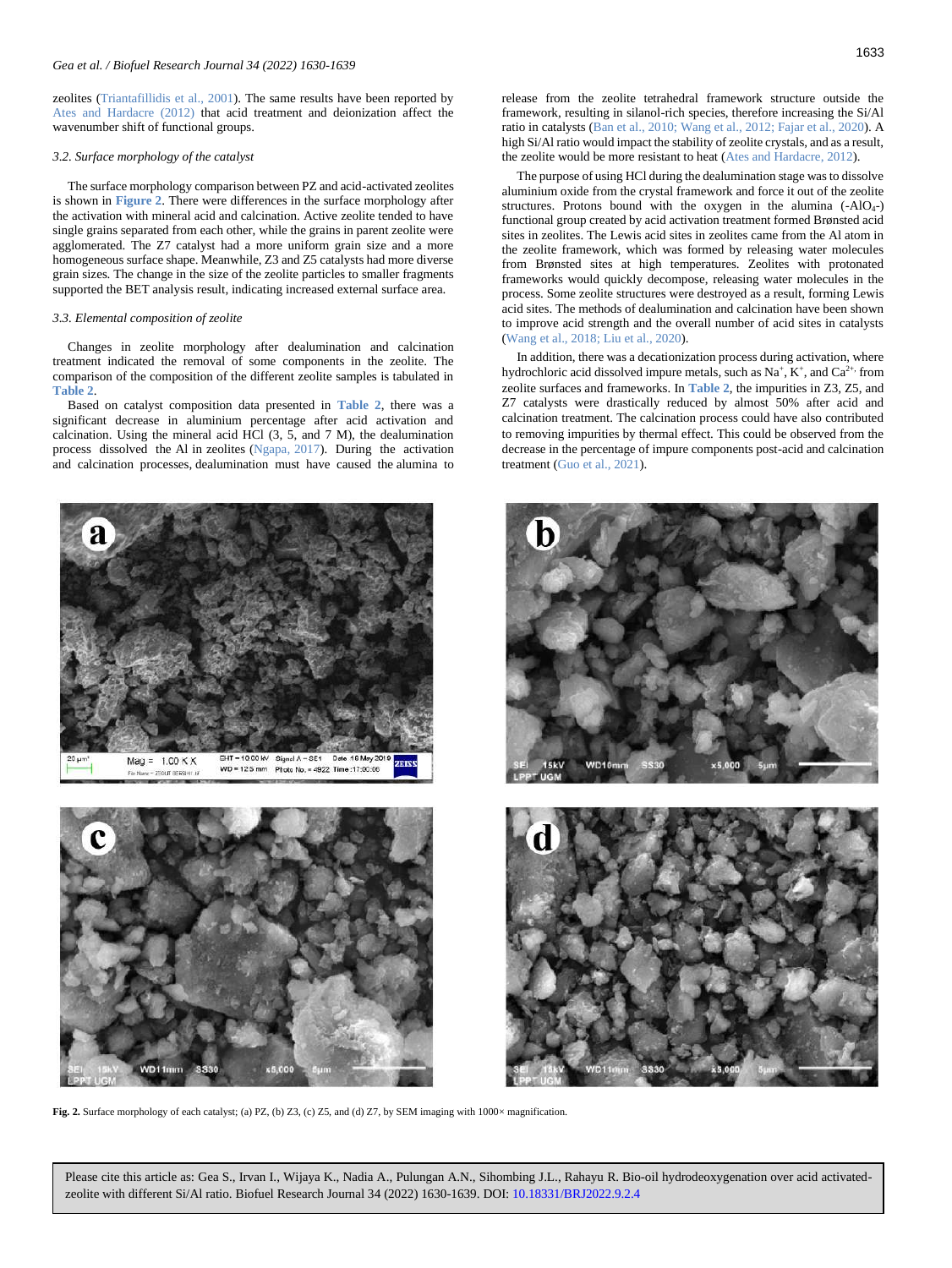#### **Table 2.**

<span id="page-4-3"></span>Composition of parent and activated zeolite using EDX analysis.

| Component $(\% )$ | PZ.  | 73   | 75   | 7.7  |
|-------------------|------|------|------|------|
| Si                | 19.9 | 20.9 | 32.3 | 20.3 |
| Al                | 6.86 | 2.43 | 4.75 | 3.04 |
| $\Omega$          | 44.4 | 61.7 | 48.2 | 57.9 |
| Impurities        | 28.8 | 14.9 | 14.8 | 18.8 |
| Si/A1             | 2.90 | 8.60 | 6.79 | 6.67 |

# <span id="page-4-0"></span>*3.4. Crystallinity of the catalyst*

The diffractograms of parent and acid-activated zeolites are summarized in **[Figure 3](#page-4-4)**. These peaks characterize natural zeolite types of mordenite and clinoptilolite, including peaks indicating mordenite in the  $2\theta = 20.68^{\circ}, 22.07^{\circ}$ , 27.71°, and 30.68° regions, while the characteristic peaks of clinoptilolite can be seen in the  $2\theta = 9.70^{\circ}$ , 13.30°, 25.70°, 26.24°, 29.93°, and 35.62° regions. The diffraction patterns of the catalysts did not significantly contrast with one another. However, some increase and decrease in intensity at some of the peaks, especially in the zeolite-characteristic area between  $2\theta = 20^{\circ} - 30^{\circ}$ , can be observed. The high characteristic peak intensity in zeolites was directly related to the crystalline properties. The presence of zeolite peaks and the degree of crystallinity are summarized in **[Table 3](#page-4-5)**.

![](_page_4_Figure_6.jpeg)

<span id="page-4-4"></span>**Fig. 3.** The diffractograms of parent and acid-activated zeolites; C denotes Clinoptilolite, and M stands for Mordenite

#### **Table 3.**

<span id="page-4-5"></span>Comparison of peak intensities for parent and acid-activated zeolites

|                             | <b>Intensity</b> |                |      |                |  |  |
|-----------------------------|------------------|----------------|------|----------------|--|--|
| $2\theta$ (°)               | PZ               | Z <sub>3</sub> | 7.5  | Z <sub>7</sub> |  |  |
| 22.0707                     | 209              | 164            | 174  | 179            |  |  |
| 23.4400                     | 33               | 47             | 87   | 45             |  |  |
| 25.7000                     | 88               | 75             | 87   | 91             |  |  |
| 26.2400                     | 76               | 50             | 47   | 79             |  |  |
| 27.7133                     | 110              | 114            | 123  | 124            |  |  |
| Degree of crystallinity (%) | 42.9             | 46.8           | 47.8 | 49.5           |  |  |

Acid treatment increased the degree of crystallinity in zeolites. This was possible because the dealumination process dissolved most of the impurities in zeolite surfaces and pores. Therefore, with cleaner surfaces and pores, X-ray diffraction was more intense. A similar finding was reported by Wijaya et al. (2013), who employed acid activation using sulfuric acid 1 M and observed increased zeolite crystallinity, indicating that impurities in the zeolite were removed and a more regular tetrahedral framework was formed. The water trapped in zeolite structures was evaporated during the calcination process, allowing them to become more crystalline (Zhou et al., 2017). The calcination process also oxidized contaminants and opened up the zeolite pores. Furthermore, removing non-framework Al species increased the Si/Al ratio and zeolite crystallinity (Feng et al., 2019; Wang et al., 2019).

# <span id="page-4-1"></span>*3.5. Adsorption-desorption isotherm analysis*

Adsorption-desorption isotherm graphs of the parent and acid-activated zeolites are shown in **[Figure 4](#page-5-0)**. Based on the IUPAC classification, the isotherm graph was classified as type IV with a hysteresis loop at  $P/P<sub>0</sub>$ between 0.4-1.0. The presence of a hysteresis loop indicated meso and micro-sized pores in the zeolites.

The surface area, pore diameter, and total volume of the parent and activated zeolites are tabulated in **[Table 4](#page-4-6)**. After dealumination and calcination processes, surface area, pore diameter, and total pore volume increased. Dealumination causes an increase in the Si/Al ratio, an increase in the specific surface area, and a decrease in the concentration of Brønsted and Lewis acid sites (Horáček et al., 2013). In this study, the Z5 catalyst showed the highest percentage of micro surface area reduction accompanied by the most significant increase in pore size. In contrast, catalysts Z3 and Z7 showed a larger surface area but slightly smaller pore diameter. The increase in specific and external surface areas accompanied by a decrease in the micro surface area indicated that the Z3, Z5, and Z7 catalysts were damaged in the initial PZ frame due to dealumination. This also causes a widening of the pore size of the active acid catalyst by up to twice that of the parent zeolite.

The external surface area of zeolite was increased after acid treatment (Fajar et al., 2020). As a result of the Al framework breakdown, the micro surface area decreased simultaneously with the increase in the external surface. As a result, zeolites formed mesoporous structures (Ates and Hardacre, 2012). With the elimination of amorphous Al species that previously occupied the zeolite micropores, thermal impacts during calcination also contributed to the development of secondary mesopores (Park et al., 2005; Lazaridis et al., 2018). The presence of mesoporous catalysts would improve bulk molecule access to the catalyst pores while also increasing product conversion.

#### **Table 4.**

<span id="page-4-6"></span>Surface area, pore diameter, and total volume of parent and activated zeolites

| <b>Sample</b>  | <b>SBET</b><br>$(m^2/g)$ | S <sub>micro</sub><br>$(m^2/g)^a$ | $S_{external}$<br>$(m^2/g)^a$ | $\mathbf{V}_{\text{total}}$<br>(cc/g) | Average pore<br>diameter (nm) |
|----------------|--------------------------|-----------------------------------|-------------------------------|---------------------------------------|-------------------------------|
| PZ             | 18.5                     | 3.14                              | 15.3                          | 0.078                                 | 1.60                          |
| Z <sub>3</sub> | 21.1                     | 2.37                              | 18.7                          | 0.087                                 | 3.12                          |
| Z <sub>5</sub> | 20.5                     | 0.23                              | 20.3                          | 0.082                                 | 3.56                          |
| Z <sub>7</sub> | 23.4                     | 2.06                              | 21.3                          | 0.081                                 | 3.12                          |

a t-plot method

#### <span id="page-4-2"></span>*3.6. Catalytic performance*

The catalyst activity test was carried out for the bio-oil HDO process, where the proportions of the liquid phase, organic phase, coke, and gas produced were calculated. The yield distribution of the products is presented in **[Figure](#page-5-1) 5**.

According to the yield distribution diagram depicted in **[Figure 5](#page-5-1)**, the liquid phase was the most abundant product generated, followed by the organic phase and gas. A relatively small amount of coke formed, which accounted for no more than 1% of the total product conversion. Bio-oil catalyzed by Z7 tended to produce a higher liquid phase percentage of almost 80%, thus leading to a lower organic phase yield (Lazaridis et al., 2018). High liquid phase yield indicated the occurrence of dehydration and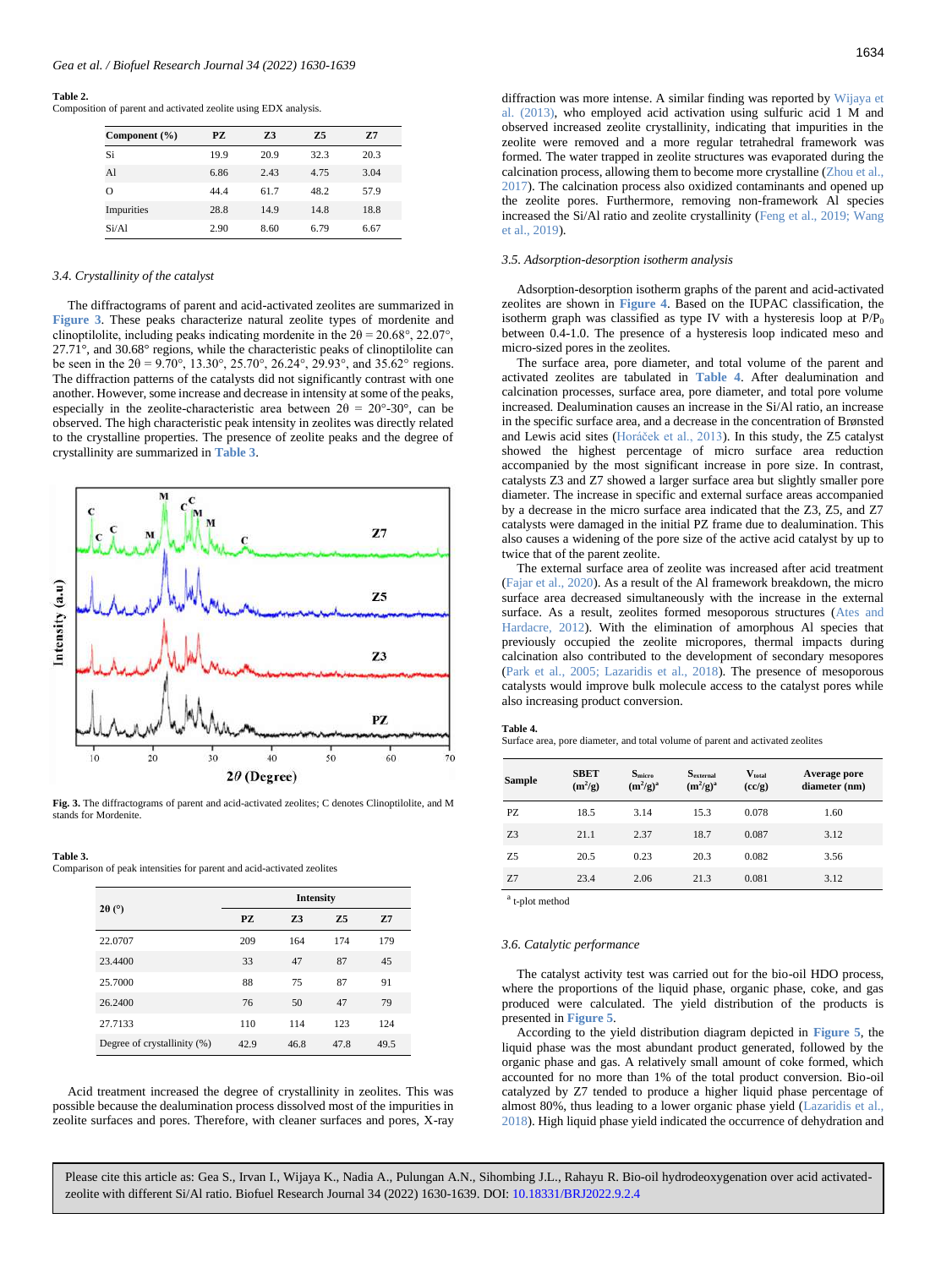![](_page_5_Figure_1.jpeg)

<span id="page-5-0"></span>**Fig. 4.** Adsorption-desorption isotherm graphs of the parent and acid-activated zeolites.

<span id="page-5-1"></span>![](_page_5_Figure_3.jpeg)

**Fig. 5.** The product distribution of HDO bio-oil using the parent and activated zeolites as the catalyst.

![](_page_5_Figure_5.jpeg)

carboxylation as the dominant reaction pathways (Palizdar and Sadrameli, 2019). Except for the Z7 catalyst, where the gas generated was less than 1%, the proportion of organic phase produced decreased as the concentration of mineral acid applied in the catalyst activation process increased.

The comparison of physicochemical properties of raw bio-oil and the HDO bio-oil over various catalysts is summarized in **[Table 5](#page-6-1)**. There were significant differences between the raw and HDO bio-oils in several test parameters such as HHV, viscosity, and water content.

In general, the properties of bio-oil catalyzed by zeolites improved. However, Z5 and Z7 catalysts showed more remarkable physicochemical properties than the other two catalysts. This could be seen in the increased HHV from 12 to 18 MJ/kg. Meanwhile, viscosity values increased by over twice the raw bio-oil, water content decreased drastically by almost onethird of the water content in the raw bio-oil, and the degree of deoxygenation could reach up to 77%. The pH value was proportional to the acid number of bio-oil. Water content was correlated to viscosity and HHV, where the lower the water content, the higher the viscosity and HHV.

Based on the data tabulated in **[Table 5](#page-6-1)**, the molar ratios of H/C and O/C were reduced after the HDO process, both with PZ catalyst and acid-active catalyst. An increasing H/C value indicates a tendency for the HDO reaction to occur through the hydrogenation reaction pathway, but in this case, the H/C value decreases after HDO. This phenomenon is an indication that the hydrogenation process is not the dominant pathway. Meanwhile, the reduced O/C molar ratio indicates a deoxygenation reaction (Bi et al.,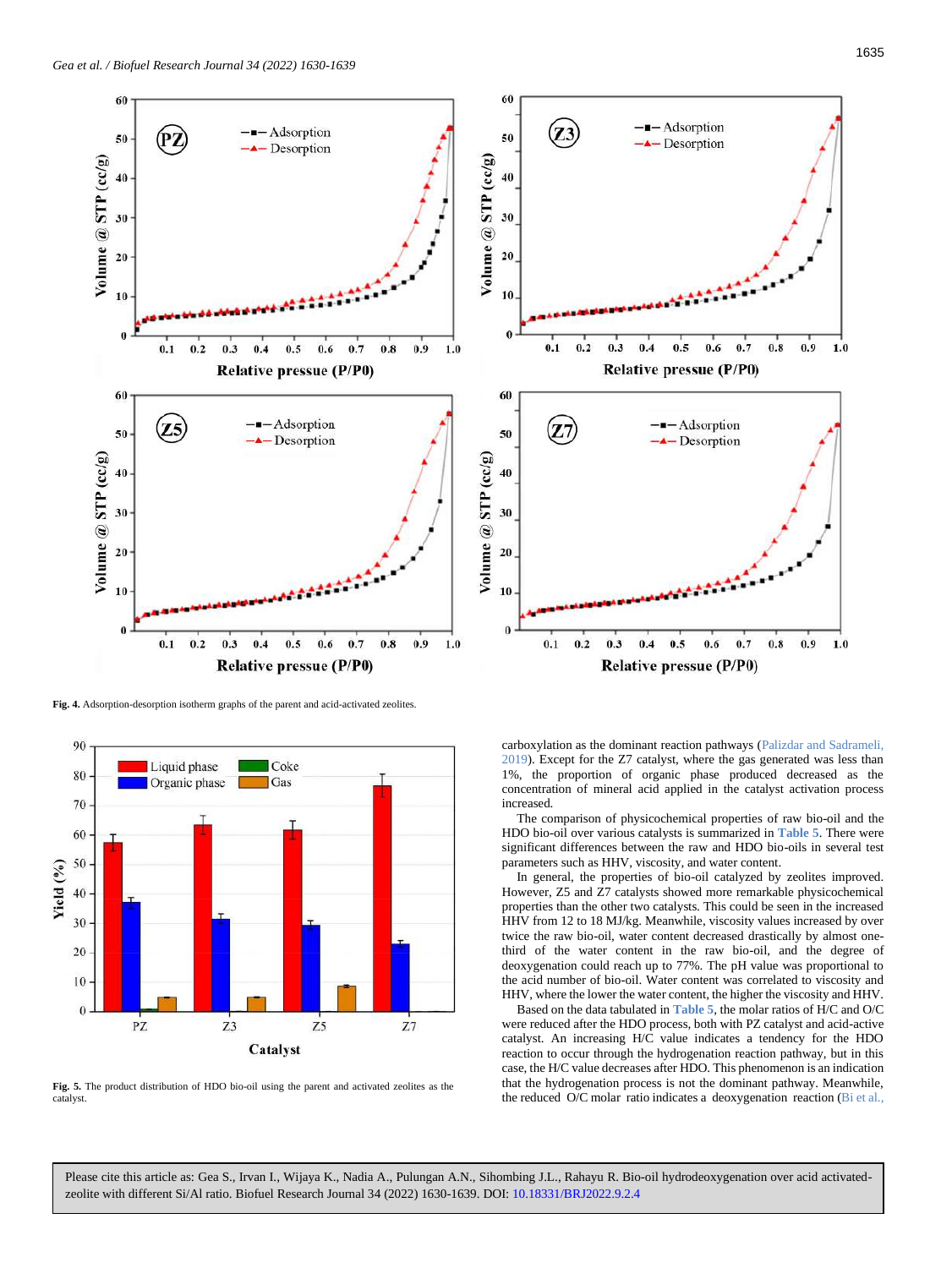2014; Serhan et al., 2019). The bio-oil catalyzed by the four catalysts showed a significant decrease in the molar ratio of O/C, especially in the case of the Z5 catalyst, which showed the most drastic reduction of over 70%. This correlates with the DOD data in **[Table 5](#page-6-1)**.

#### **Table 5.**

<span id="page-6-1"></span>Properties of raw bio-oil and HDO bio-oil.

| <b>Properties</b>           | Raw bio-oil | PZ   | Z <sub>3</sub> | Z <sub>5</sub> | Z <sub>7</sub> |
|-----------------------------|-------------|------|----------------|----------------|----------------|
| Elemental analysis (wt%)    |             |      |                |                |                |
| C                           | 13.1        | 21.8 | 25.8           | 39.3           | 38.1           |
| H                           | 9.76        | 9.14 | 9.07           | 8.05           | 8.41           |
| N                           | 0.03        | 0.09 | 0.23           | 0.53           | 0.53           |
| O <sup>a</sup>              | 77.1        | 69.0 | 64.9           | 52.1           | 53.0           |
| HHV $(MJ/kg)^b$             | 12.0        | 14.1 | 15.2           | 18.3           | 18.2           |
| Viscosity $(mm2s)$          | 1.16        | 1.50 | 1.85           | 3.35           | 3.31           |
| Water content (%)           | 68.6        | 67.7 | 64.8           | 25.4           | 26.6           |
| Acid number (mg NaOH/g oil) | 156         | 130  | 144            | 142            | 145            |
| pH                          | 1.8         | 1.9  | 1.8            | 1.8            | 1.8            |
| <b>DOD</b>                  | ٠           | 46.2 | 57.3           | 77.5           | 76.4           |
| H/C                         | 8.95        | 5.03 | 4.23           | 2.46           | 2.65           |
| O/C                         | 4.42        | 2.37 | 1.88           | 0.99           | 1.04           |

<sup>a</sup> Calculated by the difference in percentage.

 $<sup>b</sup>$  High heating value was calculated by using the following formula:</sup>

HHV (MJ/kg) =  $1.3675 + (0.3137 \text{ C}) + (0.7009 \text{ H}) + (0.0318 \text{ O})$ 

The physical properties and components of zeolites were frequently altered by dealumination and calcination. During the dealumination process, different mineral acid molar concentrations were applied, resulting in zeolites with varied Si/Al ratios, which would influence the acid density of the catalyst. The presence of Brønsted and Lewis acid sites in the activated zeolites affected the reaction pathways that each active site facilitated. Furthermore, zeolite properties such as surface morphology, surface area, and pore size influenced the access to active sites where conversion reactions took place.

In general, the Z7 catalyst exhibited superior properties in terms of crystallinity, Si/Al ratio, and surface area. Dealumination with a 7 M mineral acid concentration dissolved more aluminium from the zeolite framework, resulting in a considerable rise in the Si/Al ratio. This, in turn, resulted in a cleaner surface morphology of the Z7 catalyst, with homogenous small grains, resulting in a higher specific surface area. As the concentration of mineral acid in the dealumination process rose, the degree of crystallinity grew in a linear relationship with the Si/Al ratio.

The Z5 catalyst performed better in the HDO bio-oil process than the Z7 catalyst, despite having lower crystallinity, surface area, and Si/Al ratio. This could be ascribed to the high Si/Al ratio in Z7, encouraging the catalyst to be more hydrophobic. This, however, would have been advantageous if the resulting HDO product was a nonpolar compound such as alkane hydrocarbons and their derivatives. But in this case, the stabilization process was aimed at oxygenated compounds and carboxylic acids, which are semi-polar and polar. In addition, the lower Si/Al molar ratio raises the acidity of the zeolite, which helps the catalyst to enhance the rate of bio-oil deoxygenation. This finding was supported by the degree of deoxygenation, where the bio-oil catalyzed by Z5 had higher DOD than the bio-oil catalyzed by Z7. Similar results were reported by Zhang et al. (2014), where the catalyst HZSM-5 with a Si/Al ratio of 12.5 showed better catalytic performance in converting 2-methoxy-4 propylphenol into hydrocarbons than HZSM-5 with a larger Si/Al molar ratio. As a result, raising the acid concentration to 7 M altered the physical properties of zeolite, but it did not influence component stability or acid and oxygenated compound conversion in HDO bio-oil.

Another assumption that can explain the good catalytic activity of the Z5 catalyst was its larger pore size than the other catalysts. The large pore size facilitates the diffusion process and overcomes the adsorption limitations for larger molecules (Wang et al., 2013).

**[Figure](#page-6-2) 6** presents the chemicals found in the organic phase of bio-oil. The main bio-oil components were carboxylic acids, alkoxy phenol, and phenols.

<span id="page-6-2"></span>![](_page_6_Figure_14.jpeg)

**Fig. 6.** Main components of the raw bio-oil and HDO products.

After the HDO process, acetic acid, which was the primary ingredient of raw bio-oil at 76%, was gradually decreased, with the highest drop in the bio-oil catalyzed by the Z5 catalyst. Meanwhile, phenol content increased by almost double in the bio-oil catalyzed by Z5. This result was correlated with the high degree of deoxygenation in Z5-catalyzed bio-oil, where oxygenated molecules were converted to phenol. The high carboxylic acid content of the bio-oil catalyzed by Z5 gradually reduces after HDO. Compared with the other catalysts, the degree of deoxygenation of bio-oil catalyzed by Z5 was also the greatest. Therefore, it can be indicated that deoxygenation was the dominant reaction. Carboxylic acid deoxygenation usually occurs *via* decarboxylation and ketonization reactions. In the decarboxylation pathway, carboxylic acids produce  $CO<sub>2</sub>$  and  $CH<sub>4</sub>$  (Palizdar and Sadrameli, 2019). This is supported by the distribution of the resultant HDO products (**[Fig.](#page-6-2) 6**), which shows that the Z5 catalyst produces the largest gas product (almost 10%). This result also supports a linear relationship when it is associated with the H/C molar ratio (**[Table 5](#page-6-1)**), where the smallest ratio is indicated by the bio-oil catalyzed by Z5, which is thought to have a lot of hydrogen coming out as methane gas. In addition, alkoxy phenol produced from pyrolysis of lignin undergoes demethylation and cleavage of methoxyl bonds over the Bronsted acid site.

In this study, guaiacol and anisole underwent demethoxylation and demethylation, respectively and produced phenol (**[Fig.](#page-7-2) 7**). GC-MS analysis data showed the absence of the compound in bio-oil after HDO, except in bio-oil catalyzed by Z7. Product distribution data also showed the presence of a gas phase formed and increased phenol content during the HDO process over acid-activated catalysts.

#### <span id="page-6-0"></span>**4. Conclusions and Prospects**

Dealumination and calcination of zeolite generally changed its physical characteristics and components. The increase in acid concentration up to 7 M modified the physical characteristics of zeolite but did not enhance component stability or the conversion of acid and oxygenated components in the HDO of bio-oil. Z5 catalyst showed the best catalytic performance in the HDO process of bio-oil. The HHV of bio-oil increased from 12 to 18 MJ/kg; the viscosity value doubled, and the degree of deoxygenation was high at 77%, while the water content decreased drastically to almost onethird of the water content in the raw bio-oil. The control compounds, including carboxylic acids, were slightly reduced, but the percentage of phenol increased to almost double its content in the raw bio-oil after the catalysis by Z5. This was correlated with the high degree of deoxygenation in Z5-catalyzed bio-oil, indicating that the oxygenated compound was converted to phenol.

This study highlights that a catalyst with a certain Si/Al ratio and acidity can affect the catalytic activity in the HDO of bio-oil under mild conditions.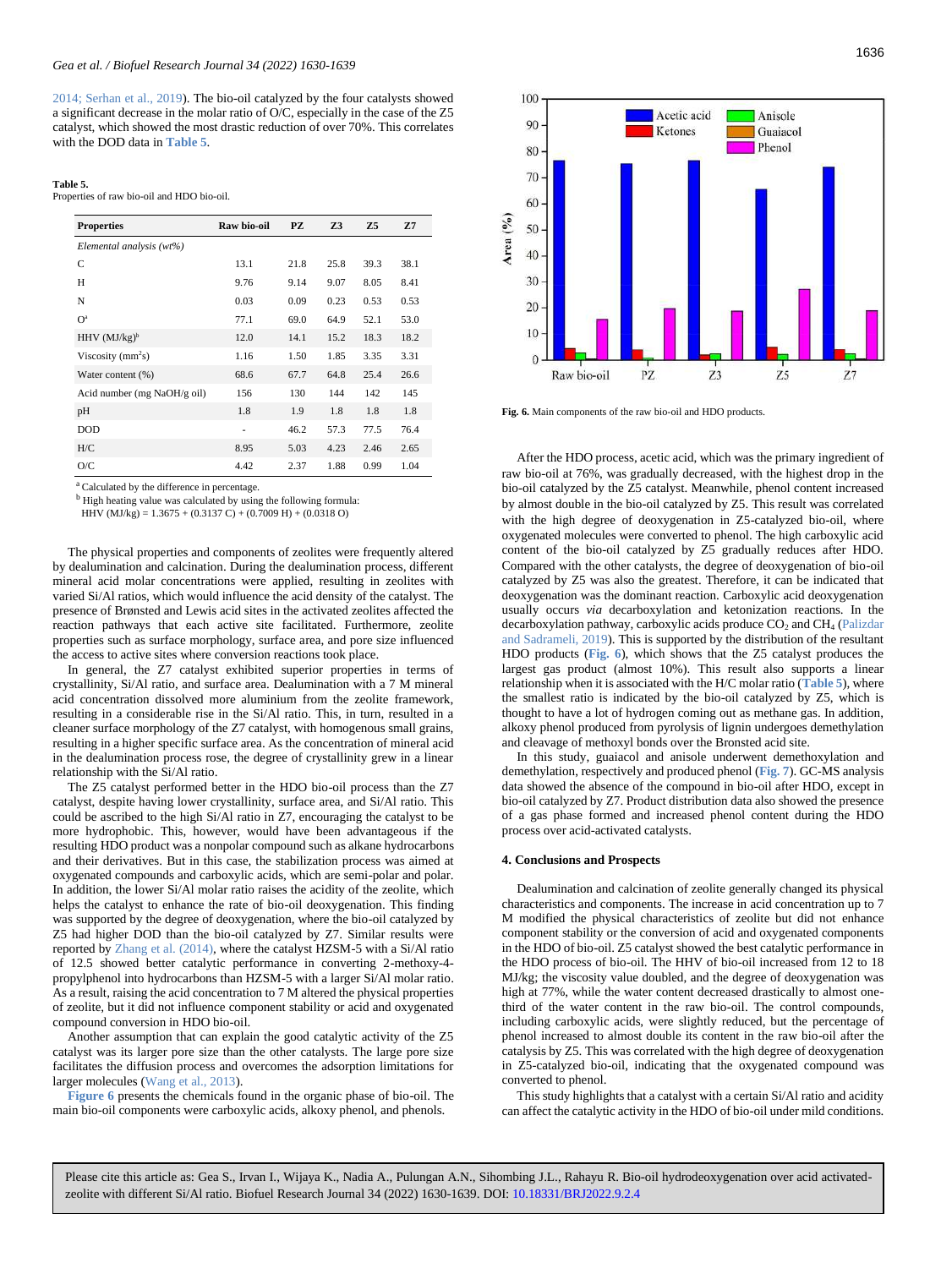![](_page_7_Figure_1.jpeg)

<span id="page-7-2"></span>Fig. 7. Proposed reaction pathways for the hydrodeoxygenation (HDO) of guaiacol and anisole.

Further research is needed to see the effect of variations in the Si/Al ratio of natural zeolite, which are smaller or larger than that used in this study, on their catalytic performance. In addition, technology development needs to be carried out to reduce bio-oil viscosity, such as using solvents or optimizing process conditions during the reaction.

#### <span id="page-7-0"></span>**Acknowledgements**

The authors would like to thank the Ministry of Education and Culture of the Republic of Indonesia for funding this research under the World Class University Program scheme of Universitas Sumatera Utara Year 2020, with the grant number 1879/UN5.1.R/SK/PPM/2020.

### <span id="page-7-1"></span>**References**

- [1] [Ates, A., Hardacre, C., 2012. The effect of various treatment conditions](https://www.sciencedirect.com/science/article/abs/pii/S0021979712000252)  [on natural zeolites: ion exchange, acidic, thermal and steam treatments. J.](https://www.sciencedirect.com/science/article/abs/pii/S0021979712000252)  [Colloid Interface Sci. 372\(1\), 130-140.](https://www.sciencedirect.com/science/article/abs/pii/S0021979712000252)
- [2] [Ban, S., Van Laak, A.N.C., Landers, J., Neimark, A.V., De Jongh, P.E.,](https://pubs.acs.org/doi/abs/10.1021/jp909900a)  [De Jong K.P., Vlugt, T.J.H., 2010. Insight into the effect of dealumination](https://pubs.acs.org/doi/abs/10.1021/jp909900a)  [on mordenite using experimentally validated simulations. J. Phys. Chem.](https://pubs.acs.org/doi/abs/10.1021/jp909900a)  [C. 114\(5\), 2056-2065.](https://pubs.acs.org/doi/abs/10.1021/jp909900a)
- [3] [Bi, Y., Wang, G., Shi, Q., Xu, C., Gao, J., 2014. Compositional changes](https://pubs.acs.org/doi/abs/10.1021/ef4024405)  [during hydrodeoxygenation of biomass pyrolysis](https://pubs.acs.org/doi/abs/10.1021/ef4024405) oil. Energy Fuels. [28\(4\), 2571-2580.](https://pubs.acs.org/doi/abs/10.1021/ef4024405)
- [4] [Carlson, T.R., Vispute, T.P., Huber, G.W., 2008. Green gasoline by](https://chemistry-europe.onlinelibrary.wiley.com/doi/abs/10.1002/cssc.200800018)  [catalytic fast pyrolysis of solid biomass derived compounds.](https://chemistry-europe.onlinelibrary.wiley.com/doi/abs/10.1002/cssc.200800018)  [ChemSusChem Chem. Sustainability Energy Mater.](https://chemistry-europe.onlinelibrary.wiley.com/doi/abs/10.1002/cssc.200800018) 1(15), 397-400.
- [5] [De, S., Dutta, S., Saha, B., 2016. Critical design of heterogeneous](https://pubs.rsc.org/en/content/articlehtml/2016/cy/c6cy01370h)  [catalysts for biomass valorization: current thrust and emerging prospects.](https://pubs.rsc.org/en/content/articlehtml/2016/cy/c6cy01370h)  [Catal. Sci. Technol. 6\(20\), 7364-7385.](https://pubs.rsc.org/en/content/articlehtml/2016/cy/c6cy01370h)
- [6] [Espro, C., Gumina, B., Paone, E., Mauriello, F., 2017. Upgrading](https://www.mdpi.com/2073-4344/7/3/78)  [lignocellulosic biomasses: hydrogenolysis of platform derived molecules](https://www.mdpi.com/2073-4344/7/3/78)  [promoted by heterogeneous Pd-Fe catalysts. Catalysts. 7\(3\), 78.](https://www.mdpi.com/2073-4344/7/3/78)
- [7] [Fajar, A.T.N., Nurdin, F.A., Mukti, R.R., Subagjo, Rasrendra, C.B.,](https://www.sciencedirect.com/science/article/abs/pii/S2468519420300732)  [Kadja, G.T.M., 2020. Synergistic effect of dealumination and ceria](https://www.sciencedirect.com/science/article/abs/pii/S2468519420300732)  [impregnation to the catalytic properties of MOR zeolite. Mater. Today](https://www.sciencedirect.com/science/article/abs/pii/S2468519420300732)  [Chem. 17, 100313.](https://www.sciencedirect.com/science/article/abs/pii/S2468519420300732)
- [8] [Feng, A., Yu, Y., Mi, L., Cao, Y., Yu, Y., Song, L., 2019. Synthesis](https://www.sciencedirect.com/science/article/abs/pii/S1387181119300484)  [and characterization of hierarchical Y zeolites using NH](https://www.sciencedirect.com/science/article/abs/pii/S1387181119300484)<sub>4</sub>HF<sub>2</sub> as [dealumination agent. Microporous Mesoporous Mater. 280, 211-218.](https://www.sciencedirect.com/science/article/abs/pii/S1387181119300484)
- [9] [Garba, M.U., Musa, U., Olugbenga, A.G., Mohammad, Y.S., Yahaya,](https://www.sciencedirect.com/science/article/pii/S2314853518303305)  [M., Ibrahim, A.A., 2018. Catalytic upgrading of bio-oil from bagasse:](https://www.sciencedirect.com/science/article/pii/S2314853518303305)  [thermogravimetric analysis and fixed bed pyrolysis. Beni-Suef Univ.](https://www.sciencedirect.com/science/article/pii/S2314853518303305)  [J. Basic Appl. Sci. 7\(4\), 776-781.](https://www.sciencedirect.com/science/article/pii/S2314853518303305)
- [10] [Gea, S., Haryono, A., Andriayani, A., Sihombing, J.L., Pulungan,](https://www.mdpi.com/2076-3417/10/12/4126)  [A.N., Nasution, T., Rahayu, R., Hutapea, T.A., 2020. The](https://www.mdpi.com/2076-3417/10/12/4126)  [stabilization of liquid smoke through hydrodeoxygenation over nickel](https://www.mdpi.com/2076-3417/10/12/4126)  [catalyst loaded on sarulla natural zeolite. Appl Sci. 10\(12\), 4126.](https://www.mdpi.com/2076-3417/10/12/4126)
- [11] [Grilc, M., Likozar, B., Levec, J., 2014. Hydrodeoxygenation and](https://www.sciencedirect.com/science/article/abs/pii/S0926337313007753)  [hydrocracking of solvolysed lignocellulosic biomass by oxide,](https://www.sciencedirect.com/science/article/abs/pii/S0926337313007753)  [reduced and sulphide form of NiMo, Ni, Mo and Pd catalysts. Appl.](https://www.sciencedirect.com/science/article/abs/pii/S0926337313007753)  [Catal., B. 150-151, 275-87.](https://www.sciencedirect.com/science/article/abs/pii/S0926337313007753)
- [12] [Guo, X., Guo, L., Zeng, Y., Kosol, R., Gao, X., Yoneyama, Y., Yang,](https://www.sciencedirect.com/science/article/abs/pii/S0920586120302418)  G., Tsubaki, N., 2021. [Catalytic oligomerization of isobutyl alcohol](https://www.sciencedirect.com/science/article/abs/pii/S0920586120302418)  [to jet fuels over dealuminated zeolite Beta. Catal. Today. 368, 196-](https://www.sciencedirect.com/science/article/abs/pii/S0920586120302418) [203.](https://www.sciencedirect.com/science/article/abs/pii/S0920586120302418)
- [13] Hilten, R.N., Das, K.C., 2010. Comparison of three accelerated aging [procedures to assess bio-oil stability. Fuel. 89\(10\), 2741-2749.](https://www.sciencedirect.com/science/article/abs/pii/S0016236110001365)
- [14] [Hita, I., Cordero-Lanzac, T., Bonura, G., Frusteri, F., Bilbao, J.,](https://pubs.rsc.org/en/content/articlehtml/2020/se/d0se00501k)  Castaño, P., 2020. [Dynamics of carbon formation during the catalytic](https://pubs.rsc.org/en/content/articlehtml/2020/se/d0se00501k)  [hydrodeoxygenation of raw bio-oil. Sustain.](https://pubs.rsc.org/en/content/articlehtml/2020/se/d0se00501k) Energy Fuels. 4(11), [5503-5512.](https://pubs.rsc.org/en/content/articlehtml/2020/se/d0se00501k)
- [15] [Horáček, J., Št'Ávová, G., Kelbichová, V., Kubička, D., 2013.](https://www.sciencedirect.com/science/article/abs/pii/S0920586112005755)  [Zeolite-Beta-supported platinum catalysts for](https://www.sciencedirect.com/science/article/abs/pii/S0920586112005755)  [hydrogenation/hydrodeoxygenation of pyrolysis oil model](https://www.sciencedirect.com/science/article/abs/pii/S0920586112005755)  [compounds. Catal Today. 204, 38-45.](https://www.sciencedirect.com/science/article/abs/pii/S0920586112005755)
- [16] [Ichsan, G.M.H.A., Nugrahaningtyas, K.D., Widjonarko, D.M.,](https://iopscience.iop.org/article/10.1088/1757-899X/578/1/012009/meta)  [Rahmawati, F., 2019. Structure and morphology of the \(Ni, Co\)](https://iopscience.iop.org/article/10.1088/1757-899X/578/1/012009/meta)  Mo/Indonesian natural zeolite. [IOP Conf. Ser. Mater. Sci. Eng.](https://iopscience.iop.org/article/10.1088/1757-899X/578/1/012009/meta)  [578\(1\), 012009.](https://iopscience.iop.org/article/10.1088/1757-899X/578/1/012009/meta)
- [17] [Jha, B., Singh, D.N., 2011. A review on synthesis, characterization](https://onlinelibrary.wiley.com/doi/10.1002/chin.201225227)  [and industrial applications of flyash zeolites. J. Mater. Educ. 33\(1-2\),](https://onlinelibrary.wiley.com/doi/10.1002/chin.201225227)  [65-132.](https://onlinelibrary.wiley.com/doi/10.1002/chin.201225227)
- [18] [Kurnia, I., Karnjanakom, S., Bayu, A., Yoshida, A., Rizkiana, J.,](https://www.sciencedirect.com/science/article/pii/S0378382017310779)  [Prakoso, T., Abudula, Kurnia, I., Karnjanakom, S., Bayu, A.,](https://www.sciencedirect.com/science/article/pii/S0378382017310779)  [Yoshida, A., Rizkiana, J., Prakoso, T., Abudula, A., Guan, G., 2017.](https://www.sciencedirect.com/science/article/pii/S0378382017310779)  *In-situ* [catalytic upgrading of bio-oil derived from fast pyrolysis of](https://www.sciencedirect.com/science/article/pii/S0378382017310779)  [lignin over high aluminum zeolites. Fuel Process. Technol. 167, 730-](https://www.sciencedirect.com/science/article/pii/S0378382017310779) [737.](https://www.sciencedirect.com/science/article/pii/S0378382017310779)
- [19] [Lazaridis, P.A., Fotopoulos, A.P., Karakoulia, S.A., Triantafyllidis,](https://www.frontiersin.org/articles/10.3389/fchem.2018.00295/full)  [K.S., 2018. Catalytic fast pyrolysis of kraft lignin with conventional,](https://www.frontiersin.org/articles/10.3389/fchem.2018.00295/full)  [mesoporous and nanosized ZSM-5 zeolite for the production of alkyl](https://www.frontiersin.org/articles/10.3389/fchem.2018.00295/full)[phenols and aromatics. Front. Chem. 6, 295.](https://www.frontiersin.org/articles/10.3389/fchem.2018.00295/full)
- [20] [Lee, H., Kim, H., Yu, M.J., Ko, C.H., Jeon, J.K., Jae, J., Park, S.H.,](https://www.nature.com/articles/srep28765)  [Jung, S., Park, Y., 2016. Catalytic Hydrodeoxygenation of Bio-oil](https://www.nature.com/articles/srep28765)  [Model Compounds over Pt/HY Catalyst. Sci. Rep. 6\(1\), 1-8.](https://www.nature.com/articles/srep28765)
- [21] [Liu, P., Li, Z., Liu, X., Song, W., Peng, B., Zhang, X., Nie, S., Zeng,](https://pubs.acs.org/doi/abs/10.1021/acscatal.0c01181)  [P., Zhang, Z., Gao., Z., Shen, B., 2020. Steaming drived chemical](https://pubs.acs.org/doi/abs/10.1021/acscatal.0c01181)  interactions of  $ZnCl<sub>x</sub>$  with Y zeolite framework, its regulation to [dealumination/silicon-healing as well as enhanced availability of](https://pubs.acs.org/doi/abs/10.1021/acscatal.0c01181)  [Brønsted acidity. ACS Catal. 10\(16\), 9197-9214.](https://pubs.acs.org/doi/abs/10.1021/acscatal.0c01181)
- [22] [Ngapa, Y.D., 2017. Study of the acid-base effect on zeolite activation](https://jurnal.uns.ac.id/jkpk/article/view/11904)  [and its characterization as adsorbent of methylene blue dye. JKPK](https://jurnal.uns.ac.id/jkpk/article/view/11904)  [\(Jurnal Kimia dan Pendidikan Kimia\). 2\(2\), 90-96.](https://jurnal.uns.ac.id/jkpk/article/view/11904)
- [23] Oh, S., Hwang, H., Choi, H.S., Choi, J.W., 2015. The effects of noble [metal catalysts on the bio-oil quality during the hydrodeoxygenative](https://www.sciencedirect.com/science/article/abs/pii/S0016236115003269)  [upgrading process. Fuel. 153, 535-543.](https://www.sciencedirect.com/science/article/abs/pii/S0016236115003269)
- [24] Palizdar, A., Sadrameli, S.M., 2019. Catalytic upgrading of biomass [pyrolysis oil over tailored hierarchical MFI zeolite: effect of porosity](https://www.sciencedirect.com/science/article/abs/pii/S0960148119316520)  [enhancement and porosity-acidity interaction on deoxygenation](https://www.sciencedirect.com/science/article/abs/pii/S0960148119316520)  reactions. Renew. [Energy. 148, 674-688.](https://www.sciencedirect.com/science/article/abs/pii/S0960148119316520)
- [25] [Park, J., Wang, J., Hong, S., Wee, C., 2005. Effect of dealumination](https://www.sciencedirect.com/science/article/abs/pii/S0926860X05003698)  [of zeolite catalysts on methylation of 2-methylnaphthalene in a high](https://www.sciencedirect.com/science/article/abs/pii/S0926860X05003698)[pressure fixed-bed flow reactor. Appl. Catal., A.](https://www.sciencedirect.com/science/article/abs/pii/S0926860X05003698) 292, 68-75.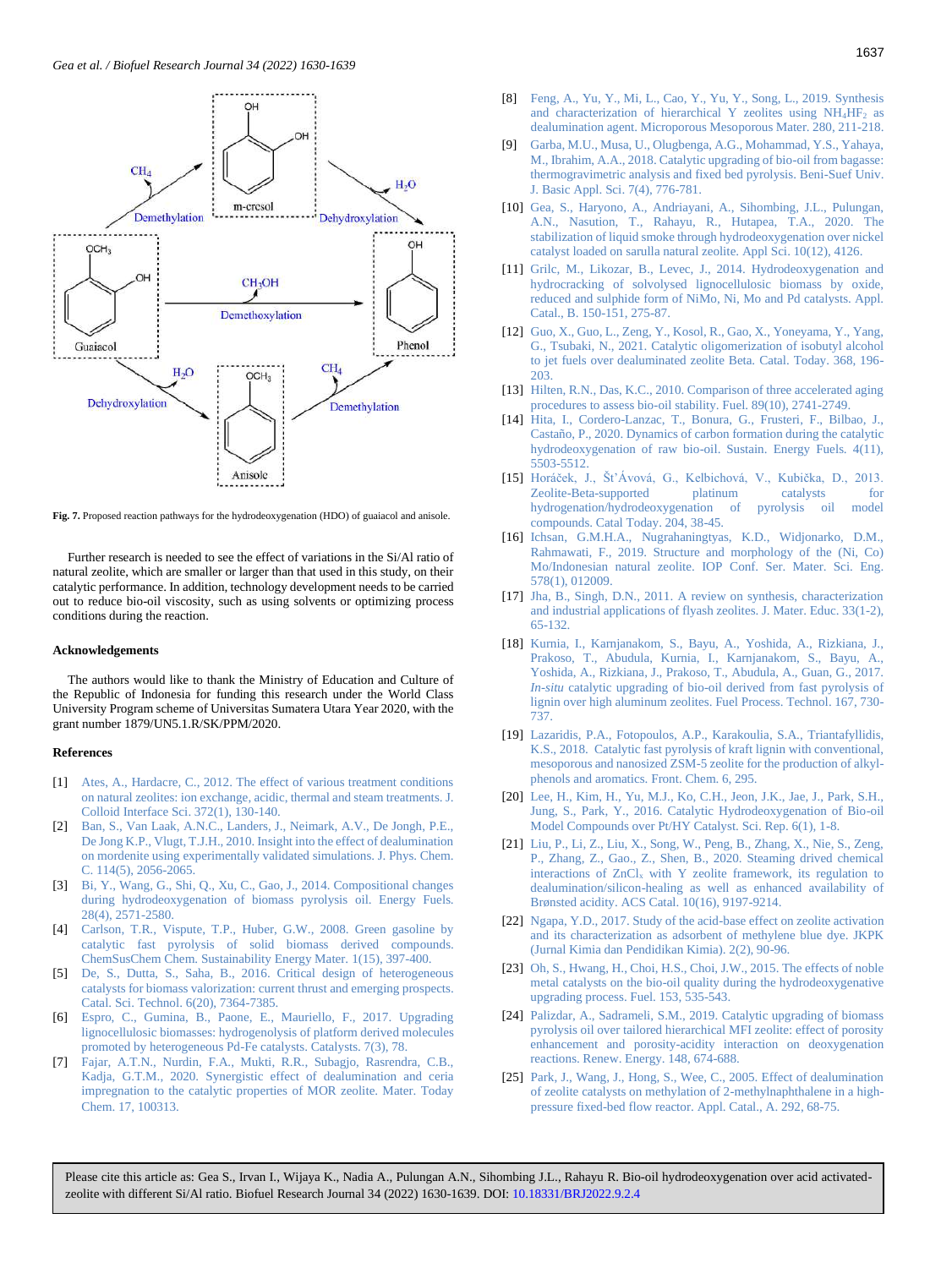- [26] Ren S., Ye, X.P., 2018. Stability of crude bio-oil and its water-extracted [fractions. J. Anal. Appl. Pyrolysis. 132, 151-162.](https://www.sciencedirect.com/science/article/abs/pii/S0165237018300524)
- [27] [Serhan, M., Sprowls, M., Jackemeyer, D., Long, M., Perez, I.D., Maret,](https://asu.pure.elsevier.com/en/publications/total-iron-measurement-in-human-serum-with-a-smartphone)  [W., Tao, N., Forzani, E., 2019. Total iron measurement in human serum](https://asu.pure.elsevier.com/en/publications/total-iron-measurement-in-human-serum-with-a-smartphone) with a smartphone. 2019 [AIChE Annu. Meet. Am. Inst. Chem. Eng.](https://asu.pure.elsevier.com/en/publications/total-iron-measurement-in-human-serum-with-a-smartphone)
- [28] [Shafaghat, H., Rezaei P.S., Daud, W.M.A.W.,](https://pubs.rsc.org/en/content/articlelanding/2015/ra/c5ra00367a/unauth) 2015. Catalytic [hydrogenation of phenol, cresol and guaiacol over physically mixed](https://pubs.rsc.org/en/content/articlelanding/2015/ra/c5ra00367a/unauth)  [catalysts of Pd/C and zeolite solid acids. RSC Adv. 5\(43\), 33990-33998.](https://pubs.rsc.org/en/content/articlelanding/2015/ra/c5ra00367a/unauth)
- [29] [Sihombing, J.L., Gea, S., Wirjosentono, B., Agusnar, H., Pulungan, A.N.,](https://www.mdpi.com/2073-4344/10/1/121)  [Herlinawati, H., Yusuf, M., Hutapea, Y.A., 2020. Characteristic and](https://www.mdpi.com/2073-4344/10/1/121)  [catalytic performance of Co and Co-Mo metal impregnated in sarulla](https://www.mdpi.com/2073-4344/10/1/121)  [natural zeolite catalyst for hydrocracking of MEFA rubber seed oil into](https://www.mdpi.com/2073-4344/10/1/121)  [biogasoline fraction. Catalysts. 10\(1\), 121.](https://www.mdpi.com/2073-4344/10/1/121)
- [30] [Sun, J., Karim, A.M., Zhang, H., Kovarik, L., Li, X.S., Hensley, A.J.,](https://www.sciencedirect.com/science/article/abs/pii/S0021951713001930)  [McEwen, J., Wang, Y., 2013. Carbon-supported bimetallic Pd-Fe](https://www.sciencedirect.com/science/article/abs/pii/S0021951713001930)  [catalysts for vapor-phase hydrodeoxygenation of guaiacol. J. Catal. 306,](https://www.sciencedirect.com/science/article/abs/pii/S0021951713001930)  [47-57.](https://www.sciencedirect.com/science/article/abs/pii/S0021951713001930)
- [31] [Taghvaei, H., Moaddeli, A., Khalafi-Nezhad, A., Iulianelli, A.,](https://www.sciencedirect.com/science/article/abs/pii/S0016236121003690) 2021. Catalytic [hydrodeoxygenation of lignin pyrolytic-oil over Ni catalysts](https://www.sciencedirect.com/science/article/abs/pii/S0016236121003690)  [supported on spherical Al-MCM-41 nanoparticles: effect of Si/Al ratio](https://www.sciencedirect.com/science/article/abs/pii/S0016236121003690)  [and Ni loading. Fuel. 293, 120493.](https://www.sciencedirect.com/science/article/abs/pii/S0016236121003690)
- [32] [Triantafillidis, C.S., Vlessidis, A.G., Nalbandian, L., Evmiridis, N.P.,](https://www.sciencedirect.com/science/article/abs/pii/S1387181101003997)  [2001. Effect of the degree and type of the dealumination method on the](https://www.sciencedirect.com/science/article/abs/pii/S1387181101003997)  [structural, compositional and acidic characteristics of H-ZSM-5 zeolites.](https://www.sciencedirect.com/science/article/abs/pii/S1387181101003997)  [Microporous Mesoporous Mater. 47\(2-3\), 369-388.](https://www.sciencedirect.com/science/article/abs/pii/S1387181101003997)
- [33] [Wang, W., Zhang, W., Chen, Y., Wen, X., Li, H., Yuan, D, Guo, Q., Ren,](https://www.sciencedirect.com/science/article/abs/pii/S0021951718300927)  [S., Pang, X., Shen, B., 2018. Mild-acid-assisted thermal or hydrothermal](https://www.sciencedirect.com/science/article/abs/pii/S0021951718300927)  [dealumination of zeolite beta, its regulation to Al distribution and](https://www.sciencedirect.com/science/article/abs/pii/S0021951718300927)  [catalytic cracking performance to hydrocarbons. J. Catal. 362, 94-105.](https://www.sciencedirect.com/science/article/abs/pii/S0021951718300927)
- [34] [Wang, X., Ozdemir, O., Hampton, M.A., Nguyen, A.V., Do, D.D., 2012.](https://www.sciencedirect.com/science/article/abs/pii/S0043135412004885)  [The effect of zeolite treatment by acids on sodium adsorption ratio of coal](https://www.sciencedirect.com/science/article/abs/pii/S0043135412004885)  [seam gas water. Water Res.](https://www.sciencedirect.com/science/article/abs/pii/S0043135412004885) 46(16), 5247-5254.

![](_page_8_Picture_10.jpeg)

<span id="page-8-0"></span>**Saharman Gea**, PhD, is currently the head of Cellulosic and Functional Materials Research Centre, Universitas Sumatera Utara, and a senior lecturer at the same university. He received his PhD degree in nanotechnology material from the Queen Mary University of London in 2011. His bachelor's and master's degrees were completed at Universitas Sumatera Utara in 1997 and 2000, respectively. His research interests relate to nanomaterial and biomaterial, particularly in synthesis, nanostructure and properties, and application of nanomaterials, such

as cellulose, nanocatalyst, and carbon nanomaterial. He has authored and coauthored several articles in reputable journals such as *Polymers, Biomolecules, BioResources,* and *Journal of Energy and Environmental Engineering*. He also holds some approved patents.

![](_page_8_Picture_13.jpeg)

<span id="page-8-1"></span>**Prof. Irvan** is a senior lecturer in the Department of Chemical Engineering, Universitas Sumatera Utara. He received a doctorate in Environment and Life Engineering from Toyohashi University of Technology, Japan. He has been serving as a Professor since 2018 and currently serves as the Head of the Ecology Laboratory in the same department. His current research interests are anaerobic digestion, composting, biogas upgrading, and membrane technology. Some works of Prof. Irvan have been published in various

journals, while some have been patented. His Google Scholar profile can be found at the following link:

[https://scholar.google.com/citations?hl=id&user=CqMOSUoAAAAJ&view\\_](https://scholar.google.com/citations?hl=id&user=CqMOSUoAAAAJ&view_op=list_works&sortby=pubdate) [op=list\\_works&sortby=pubdate.](https://scholar.google.com/citations?hl=id&user=CqMOSUoAAAAJ&view_op=list_works&sortby=pubdate)

- [35] [Wang, X., Zhu, S., Wang, S., He, Y., Liu, Y., Wang, J., Fan, W. and](https://pubs.rsc.org/en/content/articlehtml/2019/ra/c8ra09972c)  Lv, Y., 2019. [Low temperature hydrodeoxygenation of guaiacol into](https://pubs.rsc.org/en/content/articlehtml/2019/ra/c8ra09972c)  cyclohexane over Ni/SiO<sub>2</sub> catalyst combined with Hβ zeolite. RSC [Adv. 9\(7\), 3868-3876.](https://pubs.rsc.org/en/content/articlehtml/2019/ra/c8ra09972c)
- [36] [Wang, Y., Wu, J., Wang, S., 2013. Hydrodeoxygenation of bio-oil](https://pubs.rsc.org/en/content/articlelanding/2013/ra/c3ra41405a/unauth)  [over Pt-based supported catalysts: Importance of mesopores and](https://pubs.rsc.org/en/content/articlelanding/2013/ra/c3ra41405a/unauth)  [acidity of the support to compounds with different oxygen contents.](https://pubs.rsc.org/en/content/articlelanding/2013/ra/c3ra41405a/unauth)  [RSC Adv. 3\(31\), 12635-12640.](https://pubs.rsc.org/en/content/articlelanding/2013/ra/c3ra41405a/unauth)
- [37] [Wijaya, K., Baobalabuana, G., Trisunaryanti, W., Syoufian, A., 2013.](http://dx.doi.org/10.14233/ajchem.2013.14946)  [Hydrocracking of palm oil into biogasoline Catalyzed by Cr/natural](http://dx.doi.org/10.14233/ajchem.2013.14946)  [zeolite. Asian J. Chem. 25\(16\), 8981-8986.](http://dx.doi.org/10.14233/ajchem.2013.14946)
- [38] [Wijaya, K.A.R.N.A., Utami, M.A.I.S.A.R.I., Syoufian,](https://www.scientific.net/KEM.849.119)  [A.K.H.M.A.D., Hidayatullah, L.U.T.H.F.A.N., 2020. Preparation of](https://www.scientific.net/KEM.849.119)  [calcium oxide/zeolite nanocomposite and its application to improve](https://www.scientific.net/KEM.849.119)  [the quality of patchouli oil. Key Eng. Mater. 849, 119-124.](https://www.scientific.net/KEM.849.119)
- [39] [Yan, P., Kennedy, E., Stockenhuber, M.,](https://pubs.rsc.org/en/content/articlelanding/2021/gc/d0gc04377j/unauth) 2021. Natural zeolite [supported Ni catalysts for hydrodeoxygenation of anisole. Green](https://pubs.rsc.org/en/content/articlelanding/2021/gc/d0gc04377j/unauth)  [Chem. 23\(13\), 4673-4684.](https://pubs.rsc.org/en/content/articlelanding/2021/gc/d0gc04377j/unauth)
- [40] [Yoldi, M., Fuentes-Ordoñez, E.G., Korili, S.A., Gil, A., 2019. Zeolite](https://www.sciencedirect.com/science/article/abs/pii/S1387181119303907)  [synthesis from industrial wastes. Microporous Mesoporous Mater.](https://www.sciencedirect.com/science/article/abs/pii/S1387181119303907)  [287, 183-191.](https://www.sciencedirect.com/science/article/abs/pii/S1387181119303907)
- [41] [Zhang, C., Xing, J., Song, L., Xin, H., Lin, S., Xing, L., Li, X., 2014.](https://www.sciencedirect.com/science/article/abs/pii/S092058611400056X)  [Aqueous-phase hydrodeoxygenation of lignin monomer eugenol:](https://www.sciencedirect.com/science/article/abs/pii/S092058611400056X)  [influence of Si/Al ratio of HZSM-5 on catalytic performances.](https://www.sciencedirect.com/science/article/abs/pii/S092058611400056X) Catal. [Today. 234, 145-152.](https://www.sciencedirect.com/science/article/abs/pii/S092058611400056X)
- [42] [Zhang, L., Yin, R., Mei, Y., Liu, R., Yu, W., 2017. Characterization](https://www.sciencedirect.com/science/article/abs/pii/S1743967116301027)  [of crude and ethanol-stabilized bio-oils before and after accelerated](https://www.sciencedirect.com/science/article/abs/pii/S1743967116301027)  [aging treatment by comprehensive two-dimensional gas](https://www.sciencedirect.com/science/article/abs/pii/S1743967116301027)[chromatography with time-of-flight mass spectrometry. J. Energy](https://www.sciencedirect.com/science/article/abs/pii/S1743967116301027)  [Inst. 90\(4\), 646-659.](https://www.sciencedirect.com/science/article/abs/pii/S1743967116301027)
- [43] [Zhou, W., Liu, M., Zhang, Q., Wei, Q., Ding, S., Zhou, Y., 2017.](https://pubs.acs.org/doi/abs/10.1021/acscatal.7b02705)  Synthesis of [NiMo catalysts supported on gallium-containing](https://pubs.acs.org/doi/abs/10.1021/acscatal.7b02705)  [mesoporous Y zeolites with different gallium contents and their high](https://pubs.acs.org/doi/abs/10.1021/acscatal.7b02705)  [activities in the hydrodesulfurization of 4, 6](https://pubs.acs.org/doi/abs/10.1021/acscatal.7b02705) [dimethyldibenzothiophene. ACS Catal. 7\(11\), 7665-7679.](https://pubs.acs.org/doi/abs/10.1021/acscatal.7b02705)

![](_page_8_Picture_26.jpeg)

<span id="page-8-2"></span>**Prof. Karna Wijaya** obtained a BSc degree from the Department of Chemistry of the Faculty of Mathematics and Natural Sciences, Universitas Gadjah Mada in 1987, a Master of Engineering degree in Applied Chemistry from the School of Science and Engineering, Waseda University, Tokyo, Japan in 1993 and a Doctorate in Chemistry from the Technical University of Braunschweig, Germany in 1999. He has been serving as a professor since 2008, and he currently serves as the

Head of Physical Chemistry, Department of Chemistry, Faculty of Mathematics and Natural Sciences, Gadjah Mada University and the Head of Physical Chemistry Division, Indonesian Chemical Society. He has published several scientific articles in international journals such as *Fuel*, *Mater. Renew. Sustain. Energy, Arabian Journal of Chemistry, Sustainable Environment Research*, *Applied Clay Science*, *International Journal of Applied Chemistry*, etc. Some of the works by Prof. Karna Wijaya have also been patented. He is also actively involved as an author of several books published by Gadjah Mada University Press and the Center for Energy Studies, Universitas Gadjah Mada.